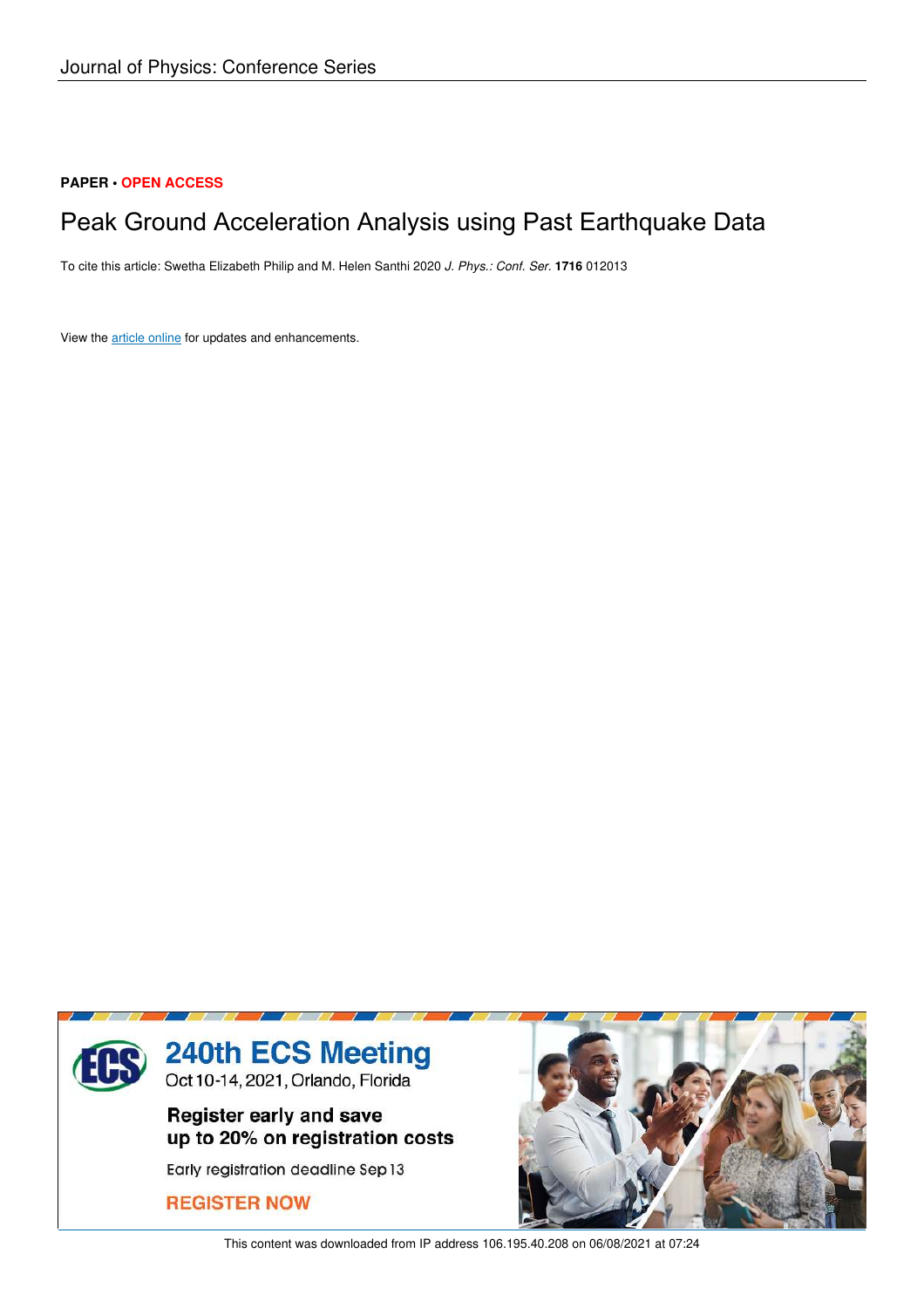## **Peak Ground Acceleration Analysis using Past Earthquake Data**

## **Swetha Elizabeth Philip <sup>1</sup> and M.Helen Santhi<sup>2</sup>**

<sup>1,2</sup> School of Civil Engineering, Vellore Institute of Technology Chennai, Tamil Nadu, India

2 E-mail: helensanthi.m@vit.ac.in

**Abstract.** Peak Ground Acceleration (PGA) is one of the important parameters in the design of seismic resistant structures. In order to predict the value of PGA for a particular place, the past seismic history of that place in terms of data sets is required. The seismic data analysis of regions or nations becomes mandatory due to the frequent occurrence of earthquakes worldwide. This paper presents a study to predict peak ground acceleration of Maharashtra, India by using Excel and MATLAB tools. The available parameters used for the prediction are PGA, epicentral distance, depth and moment magnitude from the year 1912 to 2009. Both the tools have good fit in the prediction of PGA of Maharashtra  $(R^2 > 0.9)$ ; however Excel may be preferred because of its simplicity and flexibility in handling the data sets.

#### **1. Introduction**

Earthquakes are the natural disaster that kill hundreds and thousands of people, destroy property and leave a long lasting damage on the environment. Generally, immediately after an earthquake event a partial report on the earthquakes will be available. The data can be collected from newspapers, media etc. In order to understand the severity of the earthquake, parameters like depth, magnitude, intensity, epicenter and the effects of earthquake from past seismic history of the location are to be known.(Jaiswal and Sinha, 2008; Sankar and Kiran, 2011; Anbazhagan and Abhisek, 2013). The prediction of ground motion parameter like peak ground acceleration (PGA) in terms of epicentral distance, depth, magnitude, intensity, peak ground velocity, peak horizontal acceleration is a major research area for carrying out seismic data analysis (Iyengar, 1999; David, 1999, John, 2019). The past data should be analyzed for its reliability using data analysis. The missing data can be obtained from this analysis. In this study magnitude, depth and epicentral distance and PGA of earthquakes have been used as input parameters for the prediction analysis in Excel and MATLAB. R square results from regression analysis show that the parameters are correlated well. This paper includes the data set for Maharashtra State of India and also the relationship between PGA, epicentral distance, depth and magnitude for the available data.

#### **2. Study area**

Maharashtra is the state in the western peninsular region of India occupying a substantial portion of the Deccan plateau (figure 1). It is the second most populous state and third largest state by area, spread over  $307,713$  km<sup>2</sup> (118,809 sq mi). Latitude and longitude coordinates are 19.076090 and



Content from this work may be used under the terms of the Creative Commons Attribution 3.0 licence. Any further distribution of this work must maintain attribution to the author(s) and the title of the work, journal citation and DOI. Published under licence by IOP Publishing Ltd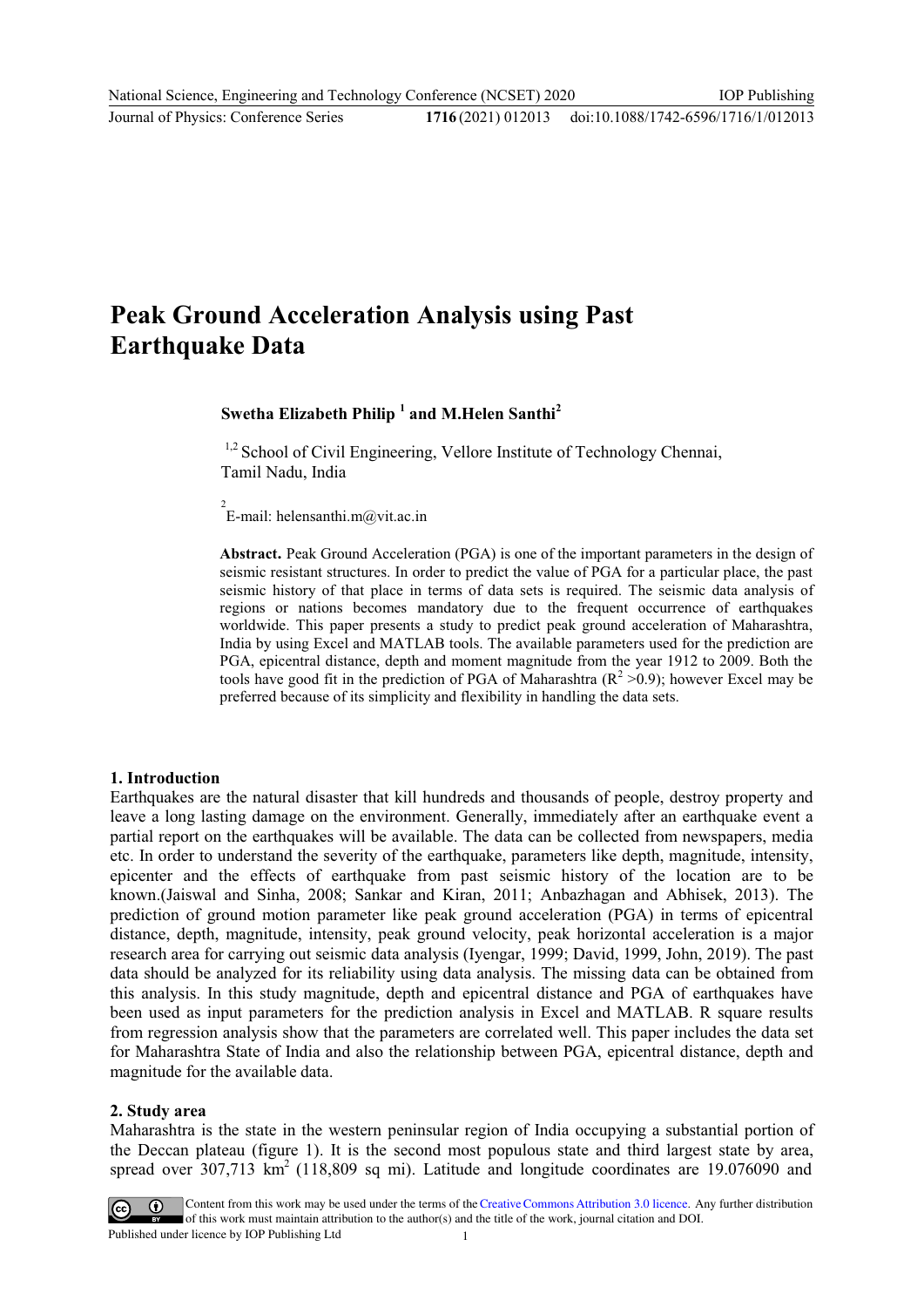| National Science, Engineering and Technology Conference (NCSET) 2020 | <b>IOP</b> Publishing                                 |
|----------------------------------------------------------------------|-------------------------------------------------------|
| Journal of Physics: Conference Series                                | 1716(2021) 012013 doi:10.1088/1742-6596/1716/1/012013 |

72.877426. According to the seismic zonation of India given in IS 1893-2016, Part 1(Criteria for earthquake resistant design of structures), Maharashtra falls in zone III which is having the possibility of covering intensity up to VII or more (Jyoti Sarup, 2006). The state has experienced earthquakes of up to  $6.2M_w$  with the intensity of VIII (Severe) in a depth of 12 km i.e. Latur earthquake in 1993. The quake affected the districts of Latur and Osmanabad.



**Figure 1.** Map of India with Study Area – Maharashtra.

#### **3. Methodology**

The methodology for the current study is given in figure 2. From the literature survey, the objectives for the prediction of Peak Ground Acceleration (PGA) for Maharastra state are formed. The past occurrence of earthquakes in Maharastra from the year 1912 to 2009 is collected and analysed using MATLAB Microsoft Excel. The predicted PGA values are compared with the actual PGA values.



**Figure 2.** Methodology.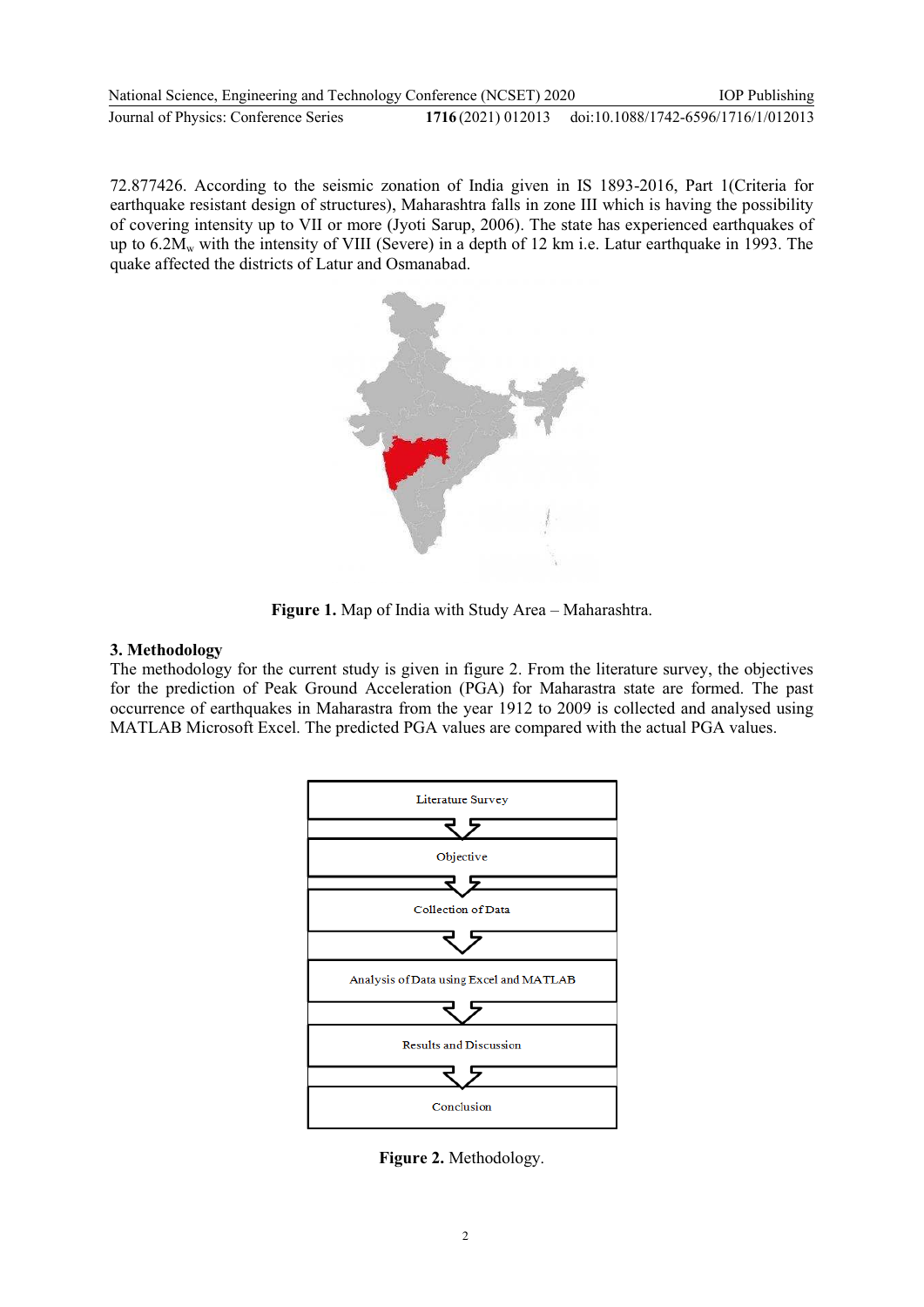#### **4. Data used**

The seismic data pertaining to Maharastra state such as year of its occurrence, intensity, epicentral distance, depth, magnitude and recorded PGA are collected and given in table 1.

**Table 1**. Significant seismic data of Maharashtra from 1912 to 2009.

| Year | Intensity                 | Epicentral<br>Distance | Depth<br>(m) | Magnitude<br>$(M_W)$ | PGA  |
|------|---------------------------|------------------------|--------------|----------------------|------|
|      |                           | (m)                    |              |                      |      |
| 1912 | $\bf I$                   | 14.4                   | 10           | 4.6                  | 3.3  |
| 1912 | $\mathbf{I}$              | 15.2                   | 10           | $\overline{4}$       | 2.6  |
| 1912 | $\boldsymbol{\mathrm{V}}$ | 15.6                   | 10           | 6.7                  | 5.3  |
| 1912 | $\ensuremath{\mathbf{V}}$ | 16.5                   | 24.99        | 5.3                  | 3.39 |
| 1912 | $\boldsymbol{\mathrm{V}}$ | 17.6                   | 10           | 6.5                  | 5.1  |
| 1918 | $\bf I$                   | 18.4                   | 10           | 3.9                  | 2.6  |
| 1924 | $\rm II$                  | 19.5                   | 30           | 4.7                  | 3.3  |
| 1924 | $\mathbf{I}$              | 19.6                   | 10           | 3.6                  | 2.2  |
| 1930 | $\mathbf{I}$              | 19.9                   | 10           | 4.7                  | 3.3  |
| 1930 | $\mathbf{I}$              | 19.9                   | 10           | 4.4                  | 3.0  |
| 1930 | $\rm II$                  | 20.0                   | 10           | 4.2                  | 2.8  |
| 1930 | $\rm II$                  | 20.0                   | 35           | 4.7                  | 3.3  |
| 1930 | III                       | 20.1                   | 10           | 4.4                  | 3.0  |
| 1930 | $\rm III$                 | 169.4                  | 10           | 4.7                  | 3.3  |
| 1930 | IV                        | 170.0                  | 10           | 3.7                  | 2.3  |
| 1930 | $\mathbf{I}$              | 170.2                  | 10           | 3.6                  | 2.2  |
| 1933 | $\mathbf{I}$              | 170.3                  | 10           | 5.4                  | 4.0  |
| 1934 | $\rm II$                  | 171.0                  | 42.36        | 4.5                  | 3.1  |
| 1934 | $\rm II$                  | 171.1                  | 10           | 4.5                  | 3.1  |
| 1934 | $\rm III$                 | 171.5                  | 10           | 4.6                  | 3.2  |
| 1934 | $\rm III$                 | 172.6                  | 32.95        | 4.9                  | 3.5  |
| 1934 | $\rm III$                 | 173.4                  | 17.07        | 4.8                  | 3.4  |
| 1934 | $\rm III$                 | 175.3                  | 17.14        | 4.3                  | 2.9  |
| 1934 | IV                        | 175.4                  | 32.13        | 6.1                  | 4.7  |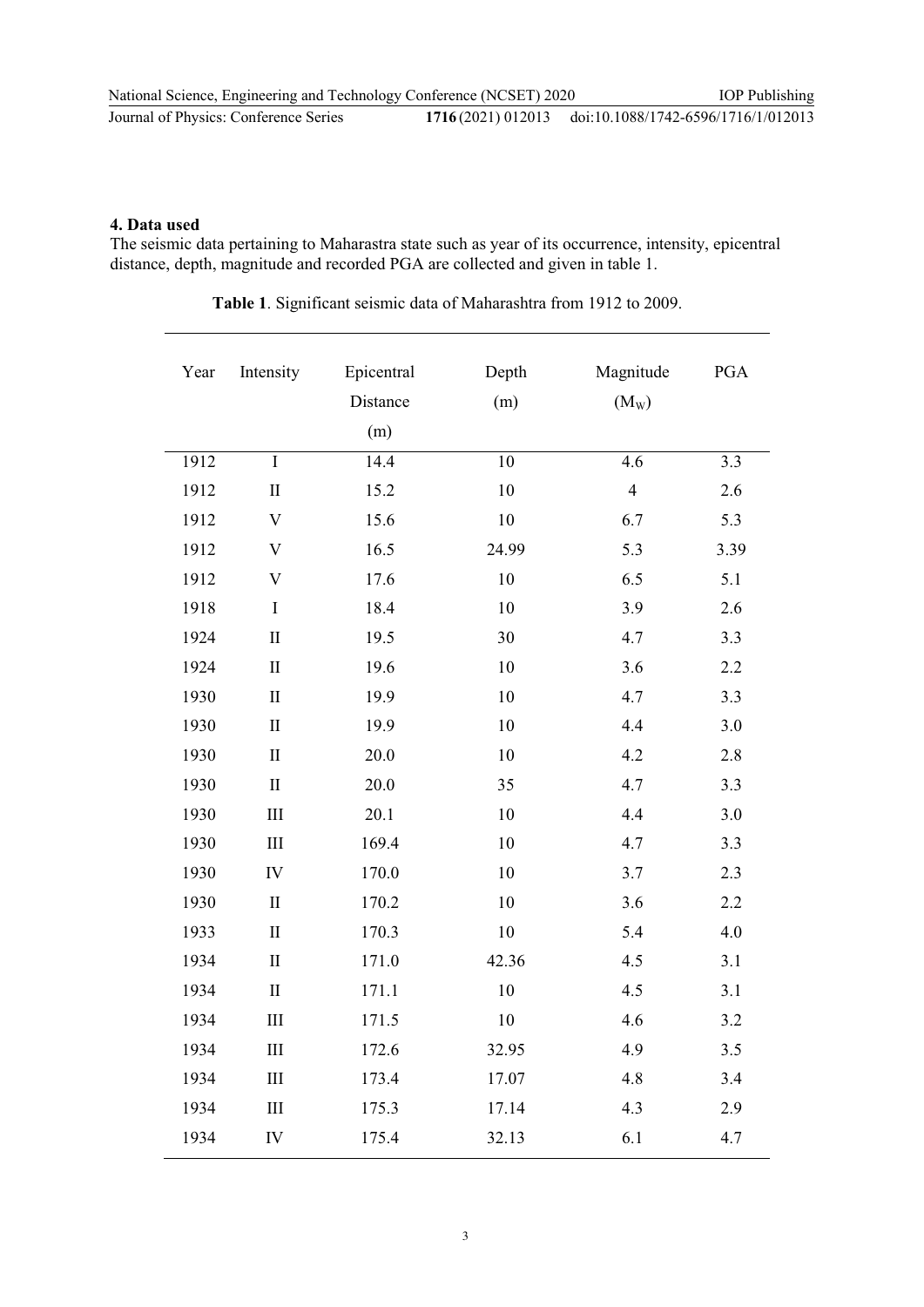Journal of Physics: Conference Series **1716** (2021) 012013

IOP Publishing

| hysics: Conference Series |    |       | 1716(2021) 012013 doi:10.1088/1742-6596/1716/1/012013 |     |     |  |
|---------------------------|----|-------|-------------------------------------------------------|-----|-----|--|
|                           |    |       |                                                       |     |     |  |
| 1934                      | IV | 176   | 29.78                                                 | 5.5 | 4.1 |  |
| 1934                      | IV | 177.1 | 32.34                                                 | 5.1 | 3.7 |  |
| 1934                      | IV | 177.5 | 27.78                                                 | 6.1 | 4.7 |  |
| 1934                      | IV | 178.0 | 10                                                    | 5.4 | 4.0 |  |
| 1934                      | V  | 178.2 | 33.56                                                 | 6.1 | 4.7 |  |
| 1938                      | IV | 178.3 | 30.06                                                 | 5.5 | 4.1 |  |
| 1938                      | V  | 178.3 | 20.94                                                 | 6.4 | 5.0 |  |
| 1967                      | IV | 180.0 | 27.71                                                 | 6.4 | 5.0 |  |
| 1967                      | IV | 180.6 | 30.04                                                 | 5.5 | 4.1 |  |
|                           |    |       |                                                       |     |     |  |

| 1934 | 1V                          | 178.0 | 10     | 5.4            | 4.0     |
|------|-----------------------------|-------|--------|----------------|---------|
| 1934 | $\ensuremath{\mathbf{V}}$   | 178.2 | 33.56  | 6.1            | 4.7     |
| 1938 | ${\rm IV}$                  | 178.3 | 30.06  | 5.5            | 4.1     |
| 1938 | $\ensuremath{\mathbf{V}}$   | 178.3 | 20.94  | 6.4            | 5.0     |
| 1967 | ${\rm IV}$                  | 180.0 | 27.71  | 6.4            | 5.0     |
| 1967 | ${\rm IV}$                  | 180.6 | 30.04  | 5.5            | 4.1     |
| 1967 | IV                          | 181.2 | $10\,$ | 6.2            | 4.8     |
| 1967 | ${\rm IV}$                  | 181.8 | 10     | 5.1            | 3.7     |
| 1967 | $\mathbf{V}$                | 182.4 | 22.65  | 6.5            | 5.1     |
| 1967 | $\boldsymbol{\mathrm{V}}$   | 183.1 | 27.86  | 7.2            | 5.8     |
| 1969 | $\rm II$                    | 183.7 | 30.67  | 4.9            | 3.5     |
| 1969 | $\rm III$                   | 38.0  | 26.52  | 4.7            | 3.3     |
| 1993 | IV                          | 39.4  | 30.78  | 4.9            | 3.5     |
| 2000 | $\rm III$                   | 39.5  | 30.39  | 4.3            | 2.9     |
| 2001 | $\rm III$                   | 39.7  | 29.31  | 5              | 3.6     |
| 2001 | $\boldsymbol{\mathrm{V}}$   | 40.1  | 29.47  | 4.8            | 3.4     |
| 2001 | $\mathbf{I}$                | 40.4  | 29.72  | 4.2            | 2.8     |
| 2003 | $\mathop{\rm III}\nolimits$ | 40.5  | 35     | 4.6            | 3.2     |
| 2003 | $\rm III$                   | 42.9  | 30.62  | 4.1            | 2.7     |
| 2004 | $\rm III$                   | 42.0  | 29.61  | 4.3            | 2.9     |
| 2004 | ${\rm IV}$                  | 42.0  | 43.76  | 4.9            | 3.5     |
| 2005 | $\rm III$                   | 42.2  | 49.34  | 4.6            | $3.2\,$ |
| 2005 | ${\rm IV}$                  | 42.6  | 30.65  | 4.6            | 3.2     |
| 2007 | ${\rm IV}$                  | 42.8  | 39.08  | 5.2            | 3.8     |
| 2009 | ${\rm IV}$                  | 43.4  | 27.11  | 4.2            | 2.8     |
| 2009 | III                         | 43.7  | 28.11  | $\overline{4}$ | 2.6     |
|      |                             |       |        |                |         |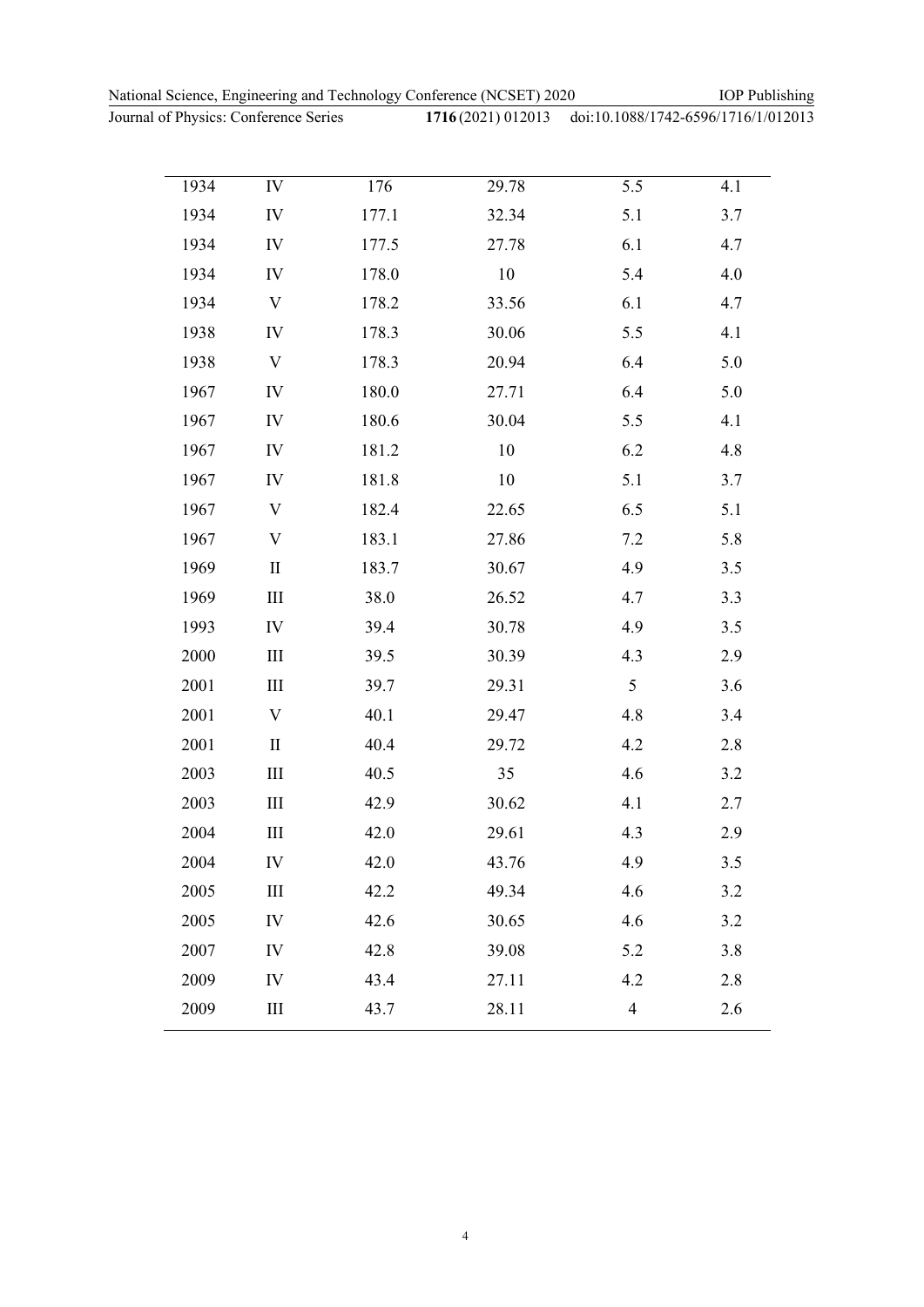| National Science, Engineering and Technology Conference (NCSET) 2020 | <b>IOP</b> Publishing                                 |
|----------------------------------------------------------------------|-------------------------------------------------------|
| Journal of Physics: Conference Series                                | 1716(2021) 012013 doi:10.1088/1742-6596/1716/1/012013 |

### **5. Results and discussion**

The regression analysis of the available data is carried out using Excel and MATLAB tools and the results are provided in tables 2, 3 and 4, respectively.

| Excel output            |             |  |  |
|-------------------------|-------------|--|--|
| Intercept               | -1.31557    |  |  |
| X (Epicentral distance) | $-3.7E-0.5$ |  |  |
| Y (Depth)               | $-0.00064$  |  |  |
| Z (Magnitude)           | 0.987311    |  |  |

| <b>Table 2.</b> Results from Excel. |  |
|-------------------------------------|--|
|-------------------------------------|--|

|  | Table 3. Results from regression. |
|--|-----------------------------------|
|  |                                   |

| <b>Regression statistics</b> |          |  |  |
|------------------------------|----------|--|--|
| Multiple R                   | 0.999568 |  |  |
| R Square                     | 0.999135 |  |  |
| <b>Adjusted R Square</b>     | 0.999082 |  |  |

The equation as given in Equation (1) from the regression analysis is used for the prediction of PGA values.

 $PGA = -1.31557 - 0.000037(X) - 0.00064(Y) + 0.987311(Z)$  (1)

The procedure followed in the MATLAB programme is explained below. Algorithm used:  $X =$ [ones (size(X<sub>1</sub>))  $X_1 X_2 X_3 X_1.*X_2.*X_3$ ]  $X_1$  – Epicentral Distance  $X_2$  – Depth  $X_3$  – Magnitude Results: -1.3155700 -3.699927e-05 -0.0006399

0.98731100

|  |  |  | <b>Table 4. Results from MATLAB.</b> |
|--|--|--|--------------------------------------|
|--|--|--|--------------------------------------|

| MATLAB output          |         |
|------------------------|---------|
| Root Mean Square Error | 0.213   |
| R Squared              | 0.94    |
| Mean Absolute Error    | 0.1507  |
| Mean Square Error      | 0.04537 |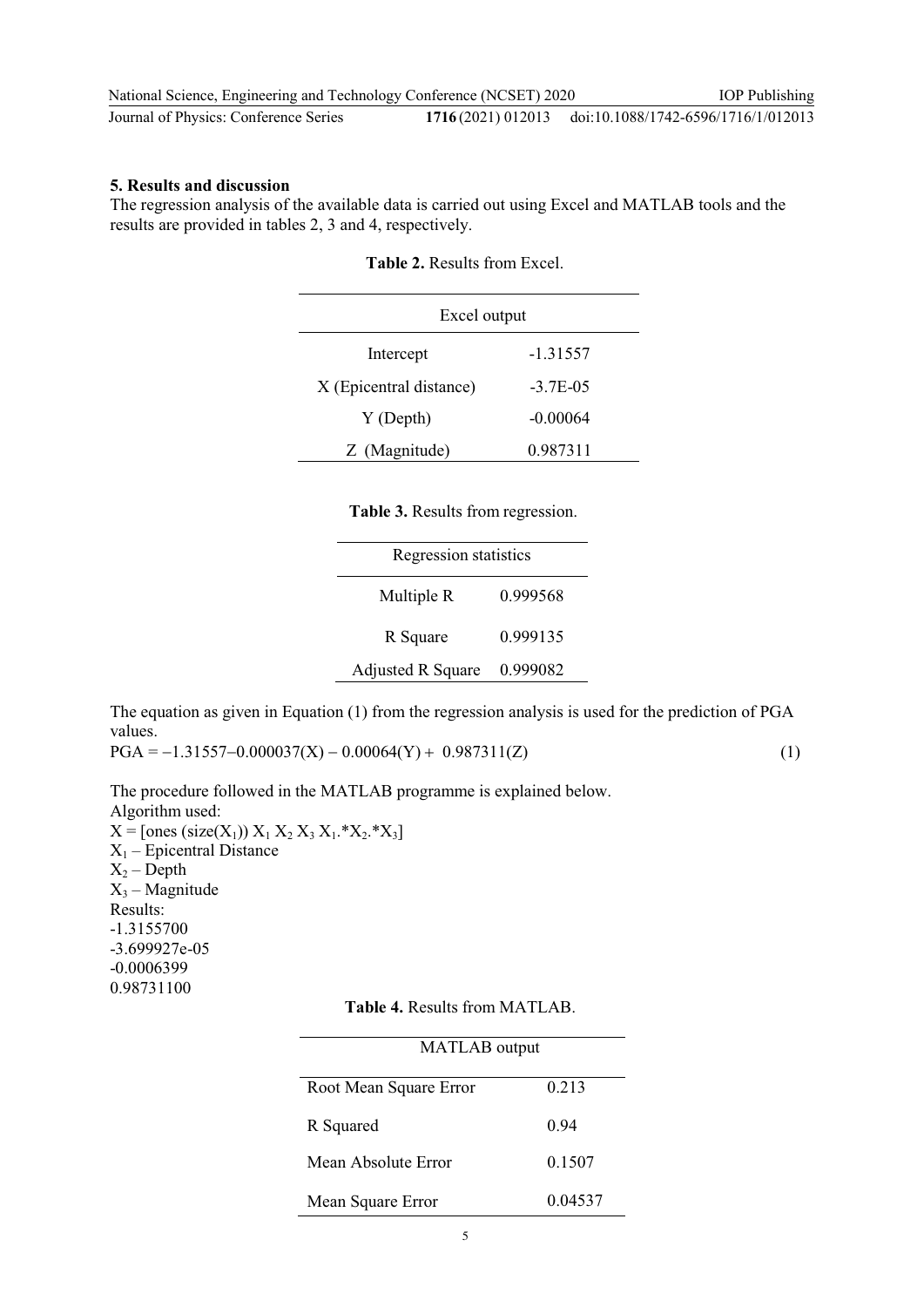Figures 3 to 5 show the correlation of the predicted PGA with the epicentral distance, depth and magnitude of earthquakes. It is observed that the magnitude is highly correlated with the PGA than other two parameters.



**Figure 3.** Prediction PGA versus Epicentral Distance.



Depth ( m)

**Figure 4.** Prediction PGA versus Depth.



**Figure 5.** Prediction PGA versus Magnitude.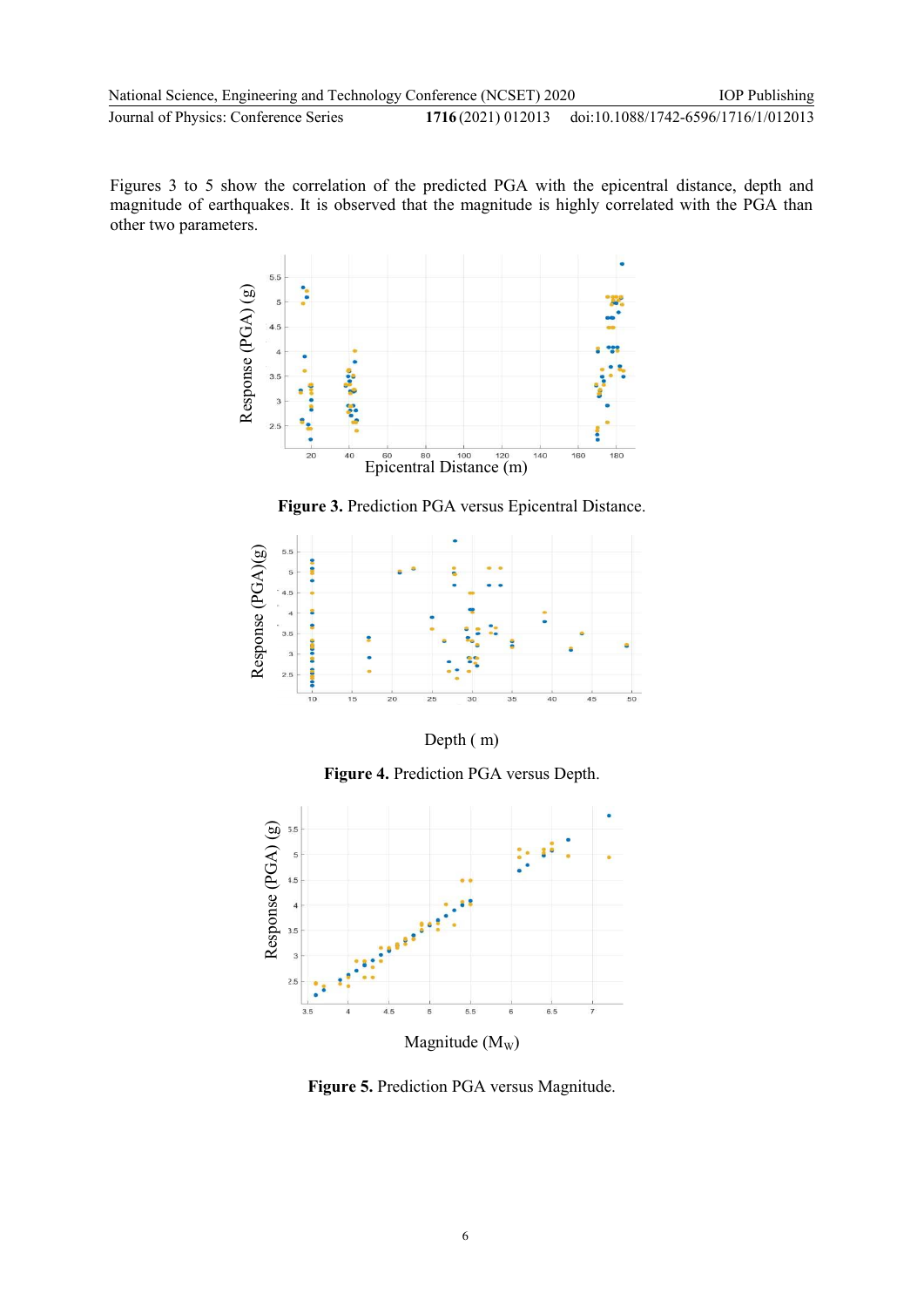IOP Publishing

Figure 6 shows the perfect correlation of the predicted with the available data.



**Figure 6.** Correlation between predicted response and true response.

#### **6. Conclusion**

From this study, it is observed that the predicted Peak Ground Acceleration is reliable as it has perfect correlation with the available data. By comparing the R square value from Excel (0.999) and MATLAB (0.94), the difference is only around 6 %. From the present study it is concluded that the prediction of PGA of any site can be found using simple procedure in excel and MATLAB.

#### **References**

- [1] Amit Shiuly, Narayan Roy and Ramendu Bikas Sahu 2020 Prediction of peak ground acceleration for Himalayan region using artificial neural network and genetic algorithm, *Arab J Geosci* **13** 215
- [2] Anbazhagan P, Abhishek Kumar and Sitharam T G 2013 Ground motion prediction equation considering combined dataset of recorded and simulated ground motions *Soil Dynamics and Earthquake Engineering* **53** 92-108
- [3] Bindi D, Massa M, Luzi L, Ameri G, Pacor F, Puglia R and Augliera P 2014 Pan-European ground-motion prediction equations for the average horizontal component of PGA, PGV, and 5%- damped PSA at spectral periods up to 3.0 s using the resource dataset , *Bulletin of Earthquake Engineering* **12** 391-430
- [4] David J. Wald, Vincent Quitoriano, Thomas H. Heaton, M.EERI and Hiroo Kanamori 1999 Relationships between Peak Ground Acceleration, Peak Ground Velocity, and Modified Mercalli Intensity in California *Earthquake Spectra*, **15**(3)
- [5] Gangrade B K and Arora S K 2000 Seismicity of the Indian Peninsular Shield from Regional Earthquake Data *Pure and applied geophy* **157** 1683-1705
- [6] Iyengar R N, Devendra Sharma and Siddiqui J M 1999 Earthquake history of India in medieval times *Indian Journal of History of Science* **34**(3)
- [7] John Douglas 2019 Ground motion prediction equations *Department of Civil and*